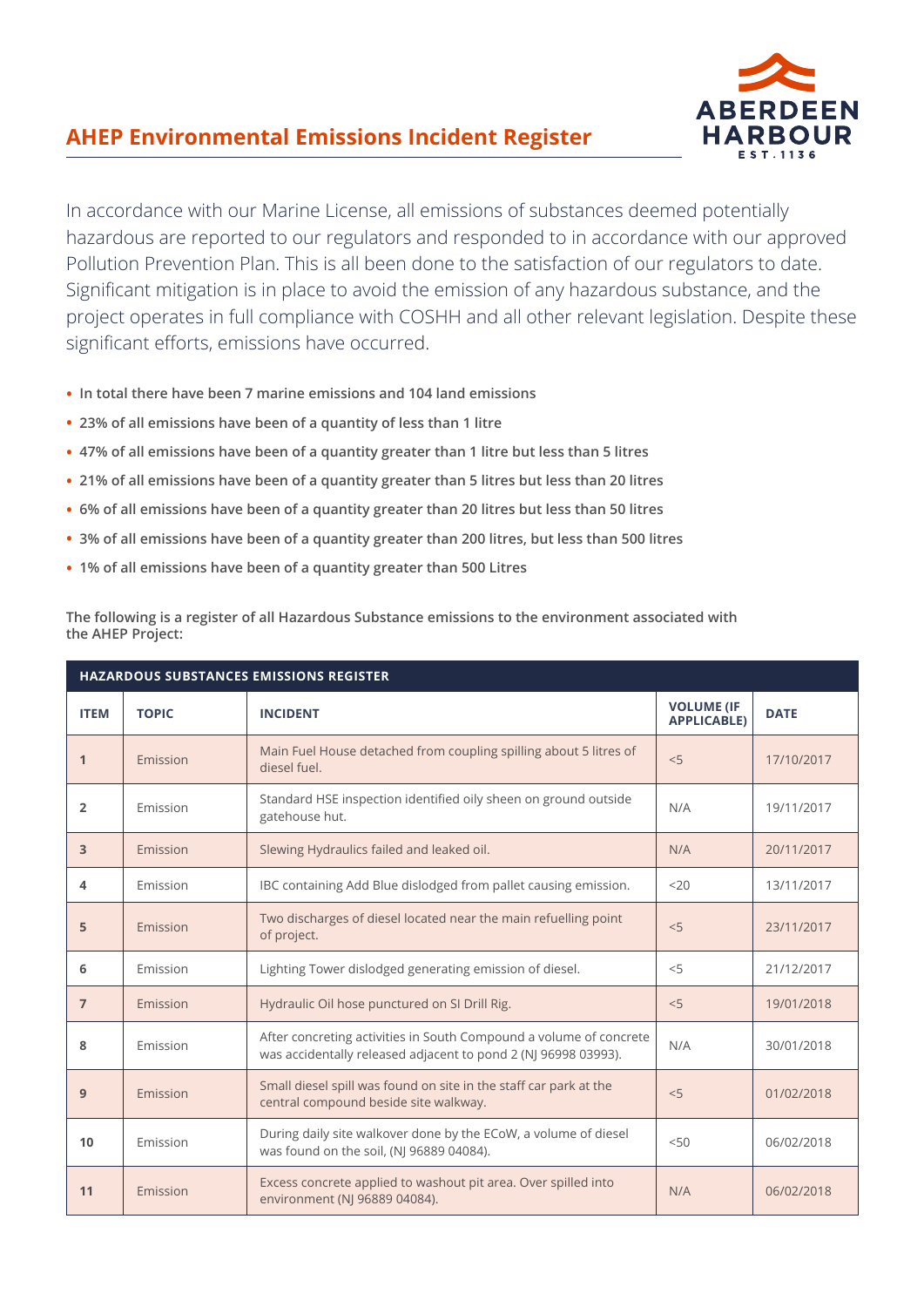| <b>ITEM</b> | <b>TOPIC</b> | <b>INCIDENT</b>                                                                                                                                                                                                                                                                                                                                                                                                                                                                                                                                                                                                                                                                                                                                | <b>VOLUME (IF</b><br><b>APPLICABLE)</b> | <b>DATE</b> |
|-------------|--------------|------------------------------------------------------------------------------------------------------------------------------------------------------------------------------------------------------------------------------------------------------------------------------------------------------------------------------------------------------------------------------------------------------------------------------------------------------------------------------------------------------------------------------------------------------------------------------------------------------------------------------------------------------------------------------------------------------------------------------------------------|-----------------------------------------|-------------|
| 12          | Emission     | It was noted that a hydraulic oil absorbant cloth remained<br>exposed to the elements under snow weather conditions and soil<br>contamination occurred.                                                                                                                                                                                                                                                                                                                                                                                                                                                                                                                                                                                        | < 5                                     | 05/03/2018  |
| 13          | Emission     | Diesel spill reported to ECoW. After investigation a small to<br>medium sized diesel spill was located at the central compound<br>near the beach front NJ 96550 04873.                                                                                                                                                                                                                                                                                                                                                                                                                                                                                                                                                                         | $20$                                    | 07/03/2018  |
| 14          | Emission     | Hydraulic hose leaked hydraulic oil during concrete operations for<br>the girdleness slab.                                                                                                                                                                                                                                                                                                                                                                                                                                                                                                                                                                                                                                                     | < 5                                     | 21/03/2018  |
| 15          | Emission     | Hydraulic oil emission when drum dislodged within subcontractor<br>company container, located in the North Compound.                                                                                                                                                                                                                                                                                                                                                                                                                                                                                                                                                                                                                           | < 5                                     | 22/03/2018  |
| 16          | Emission     | Hydraulic oil leak from a low loader parked on the beach front.<br>Dragados's Environmental Team instigated an operation to clean<br>it up on Tuesday the 27th March.<br>The leak had not been repaired on Wednesday the 29th March<br>as on Wednesday morning there was a further substantial spill<br>across the beach front area.                                                                                                                                                                                                                                                                                                                                                                                                           | < 50                                    | 27/03/2018  |
| 17          | Emission     | Oily substance spilled on compact gravel.                                                                                                                                                                                                                                                                                                                                                                                                                                                                                                                                                                                                                                                                                                      | $<$ 5                                   | 23/03/2018  |
| 18          | Emission     | Oily substance spilled at back of offices.                                                                                                                                                                                                                                                                                                                                                                                                                                                                                                                                                                                                                                                                                                     | < 5                                     | 23/03/2018  |
| 19          | Emission     | Ashleigh's low loader has a small oil leak.                                                                                                                                                                                                                                                                                                                                                                                                                                                                                                                                                                                                                                                                                                    | <1                                      | 28/03/2018  |
| 20          | Emission     | Oily substance spilled.                                                                                                                                                                                                                                                                                                                                                                                                                                                                                                                                                                                                                                                                                                                        | <1                                      | 29/03/2018  |
| 21          | Emission     | Leak was observed as the cherry picker was moving. Operation<br>stopped to check where the leak was coming from.                                                                                                                                                                                                                                                                                                                                                                                                                                                                                                                                                                                                                               | <1                                      | 29/03/2018  |
| 22          | Emission     | Emission of coagulant to ground.                                                                                                                                                                                                                                                                                                                                                                                                                                                                                                                                                                                                                                                                                                               | 50<                                     | 09/04/2018  |
| 23          | Emission     | Hydraulic hose leak on excavator on north quay piling platform.                                                                                                                                                                                                                                                                                                                                                                                                                                                                                                                                                                                                                                                                                | <1                                      | 09/04/2018  |
| 24          | Emissions    | The 6th of May around 11:10 am dredging sub-contractor (Van<br>Oord) informed Dragados UK AHEP about an oil spill from one of<br>the hydraulic hoses of BHD Goliath in the Nigg Bay.<br>VTS was informed over the radio around 11:20 am, the spill was<br>contained and cleaned.<br>The source of the leak was an O-ring of one of the connections<br>between the boom and the stick, the amount of spill into the<br>water was approximately 10 litres of Thellus T68 (biodegradable<br>Hydraulic oil spray).<br>In order to prevent further spillage, the boom retrieved<br>immediately onto the deck to minimize the spill into the water<br>and control on the deck, absorbent booms were deployed into<br>the water to contain the spill. | $20$                                    | 06/05/2018  |
| 25          | Spill        | Hydraulic oil on loading shovel on Ashleigh's plants.                                                                                                                                                                                                                                                                                                                                                                                                                                                                                                                                                                                                                                                                                          | $\mathbf{1}$                            | 18/05/2018  |
| 26          | Spill        | Plant nappies are not being implemented on site and an oil spill<br>has been detected.                                                                                                                                                                                                                                                                                                                                                                                                                                                                                                                                                                                                                                                         | < 5                                     | 15/06/2018  |
| 27          | Marine Spill | Hydrocarbons were noted in the marine environment around<br>Pontoon 2, North Break Water.                                                                                                                                                                                                                                                                                                                                                                                                                                                                                                                                                                                                                                                      | N/A                                     | 31/05/2018  |
| 28          | Emissions    | It was noted that a hydraulic oil spill had occurred on the<br>subcontractor site located in the North Compound. The affected<br>area was cleaned up as soon as the incident happened.                                                                                                                                                                                                                                                                                                                                                                                                                                                                                                                                                         | $<$ 5                                   | 15/06/2018  |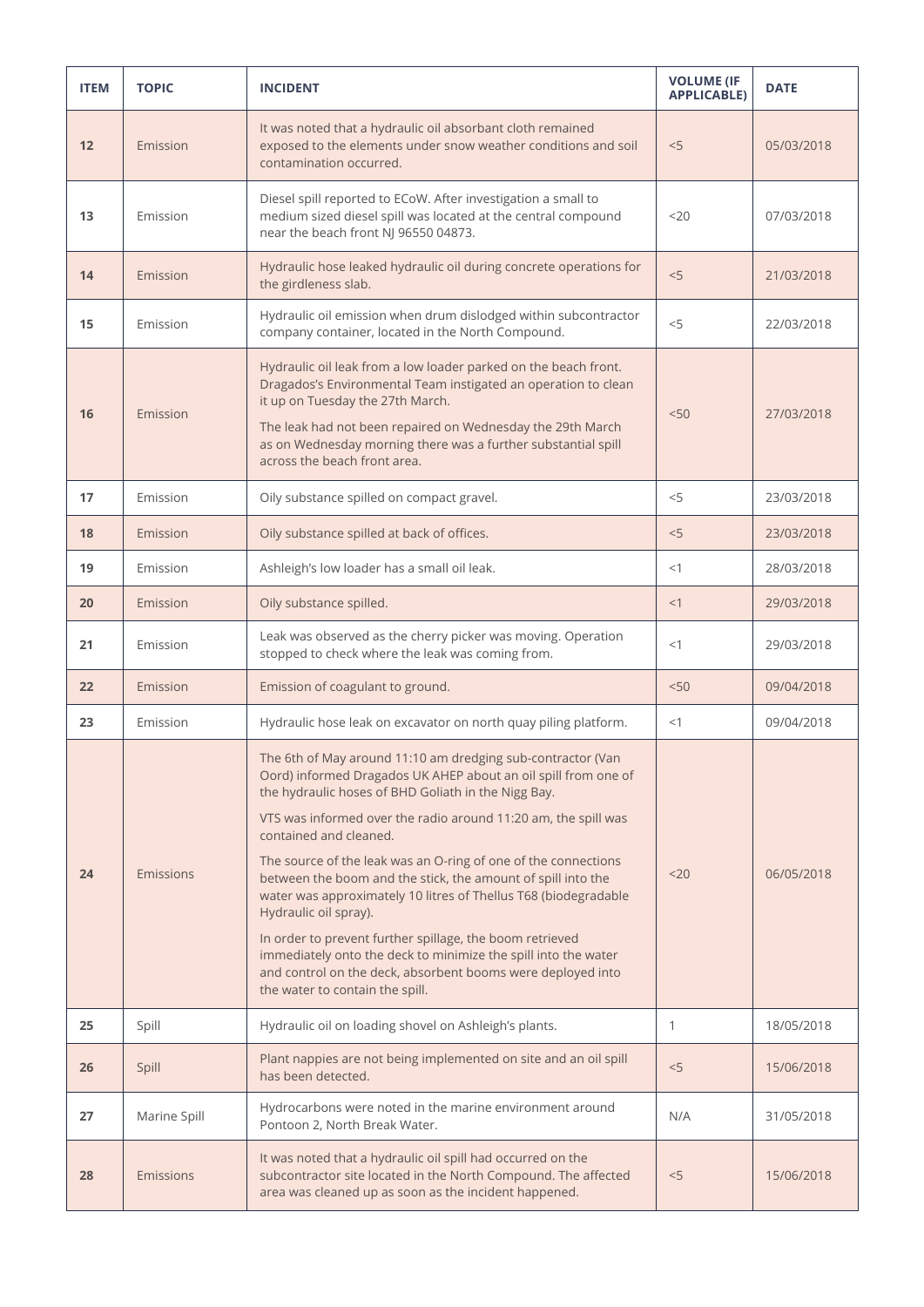| <b>ITEM</b> | <b>TOPIC</b> | <b>INCIDENT</b>                                                                                                                                                                                                                                                                                                                                                                                                                                                                                                                                                                                 | <b>VOLUME (IF</b><br><b>APPLICABLE)</b> | <b>DATE</b> |
|-------------|--------------|-------------------------------------------------------------------------------------------------------------------------------------------------------------------------------------------------------------------------------------------------------------------------------------------------------------------------------------------------------------------------------------------------------------------------------------------------------------------------------------------------------------------------------------------------------------------------------------------------|-----------------------------------------|-------------|
| 29          | Emissions    | Accropode placement plant small oil emission due to lack of<br>plant nappies.                                                                                                                                                                                                                                                                                                                                                                                                                                                                                                                   | $20$                                    | 10/07/2018  |
| 30          | Emissions    | Hydraulic hose leaked on HIAB due to equipment failure.<br>Approximately two litres of material spilled.                                                                                                                                                                                                                                                                                                                                                                                                                                                                                        | $<$ 5                                   | 10/07/2018  |
| 31          | Emissions    | On the 12th of July 2018, diesel spill located in the North<br>Breakwater behind Ashleigh office.<br>The valve at the bottom of the bonded tank had a small leak and<br>the valve have not been turned off properly resulting in the diesel<br>leaking onto wooden sheeting and then the ground.                                                                                                                                                                                                                                                                                                | $<$ 5                                   | 12/07/2018  |
| 32          | Marine Spill | During site visit by DUK ECoW, Joanna Thow, on the 17th of July<br>2018, marine hydrocarbons were observed around Ashleigh's<br>pontoon which is moored adjacent to the North Breakwater.<br>Environmental manager Edward Douglas boarded the safety boat<br>for further investigation and could not find the root cause of spill.<br>Spill appeared to be carried in from tide and not from any activity<br>related to AHEP.                                                                                                                                                                   | N/A                                     | 17/07/2018  |
| 33          | Marine Spill | The 22nd of July around evening/night time, dredging<br>subcontractor (Van Oord) had an oil spill approximately 1-2 litres<br>from pilot line in the Nigg Bay. It was cleaned up straight away<br>once detected.                                                                                                                                                                                                                                                                                                                                                                                | < 5                                     | 23/07/2018  |
| 34          | Emissions    | Hydraulic hose burst on stone at North Breakwater access road.                                                                                                                                                                                                                                                                                                                                                                                                                                                                                                                                  | $<$ 5                                   | 24/07/2018  |
| 35          | Emissions    | Hydraulic oil spill on NBW. Hitachi EX1200 quick hitch pipe failed.<br>Operator made radio contact immediately and the AC General<br>Foreman actioned all staff to get the spill kit. The excavator was<br>shut down as soon as failure happened. The clean-up response<br>was instant.                                                                                                                                                                                                                                                                                                         | $20$                                    | 01/08/2018  |
| 36          | Emissions    | Hydraulic oil spill. The hose was changed before it burst and<br>when it was changed, 2 spill trays were put under the hose so<br>there was not any spill on the platform.<br>Environmental technicians came down and emptied excess oil<br>into oil drum at central compound. Contaminated pads were<br>disposed of in blue hazardous waste bags and disposed in the oily<br>waste safe at central compound.                                                                                                                                                                                   | $<$ 5                                   | 01/08/2018  |
| 37          | Emissions    | Hydraulic Oil spill in Nigg Bay from the Van Oord Dredger Goliath<br>on the 3rd of August 2018 approximately 1.15am.<br>There was approximately 1 ton of oil (Shell Tellus T68) lost into the<br>marine environment due to a hydraulic block failing. The dredger<br>was working in the NE Quay close to shore and the incident<br>occurred during the incoming tide.<br>Briggs Marine were called out to deal with the spill immediately<br>and mobilised oil booms and a skimmer to recover the oil.<br>DUK Environmental Manager notified the incident via email to<br>SEPA, MS-LOT and MCA. | 1,000                                   | 03/08/2018  |
| 38          | Emissions    | Oil spill on the 8th of August in the West Quay. It was reported<br>to DUK Environmental Team on the 9th of August through<br>corresponding Spill Recording Form.<br>Based on the information provided, the quantity of material spill<br>was less than a litre and the clean-up method used were trays,<br>spill kit and Sepiolite (absorbent powder).                                                                                                                                                                                                                                         | 0.5                                     | 09/08/2018  |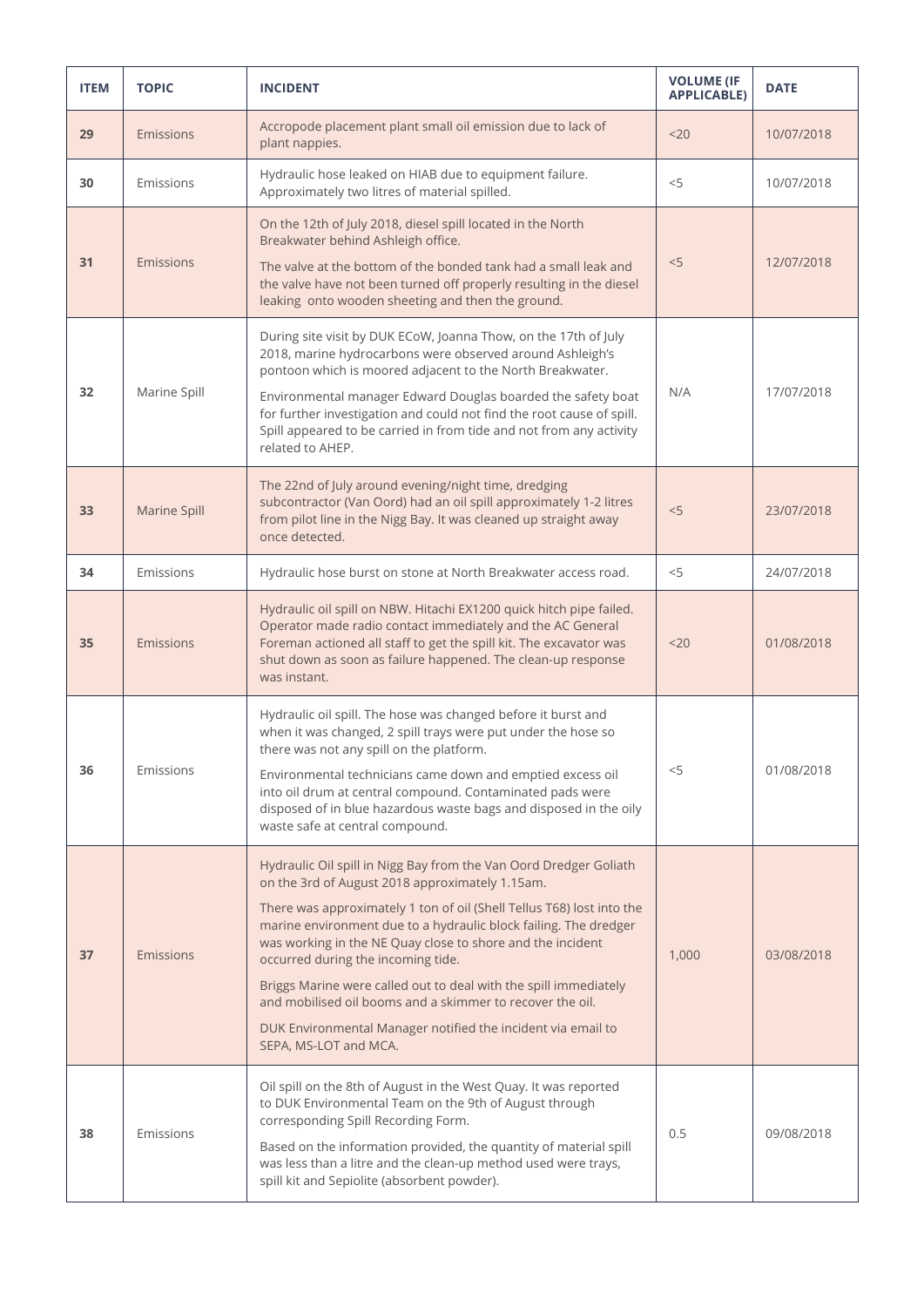| <b>ITEM</b> | <b>TOPIC</b> | <b>INCIDENT</b>                                                                                                                                                                                                                                                                                                                                                                                                                                        | <b>VOLUME (IF</b><br><b>APPLICABLE)</b> | <b>DATE</b> |
|-------------|--------------|--------------------------------------------------------------------------------------------------------------------------------------------------------------------------------------------------------------------------------------------------------------------------------------------------------------------------------------------------------------------------------------------------------------------------------------------------------|-----------------------------------------|-------------|
| 39          | Spill        | Carrying out service, hydraulic filter separated leaving cut off<br>valve open emitting hydraulic oil to ground. Spill kit used<br>immediately to control spill.                                                                                                                                                                                                                                                                                       | $20$                                    | 15/08/2018  |
| 40          | Emissions    | Plant leaking oil with absence of plant nappies.                                                                                                                                                                                                                                                                                                                                                                                                       | $<$ 20                                  | 21/08/2018  |
| 41          | Emissions    | Oil spill due to damage repair (change of hose and change pulleys).<br>Machine BG-36 approximately at 6th pile place.                                                                                                                                                                                                                                                                                                                                  | $20$                                    | 23/08/2018  |
| 42          | Emissions    | Hydraulic oil spill (approximately 5 litres) when changing hydraulic<br>hammer due to equipment failure. North Breakwater -CH 600.                                                                                                                                                                                                                                                                                                                     | 5                                       | 29/08/2018  |
| 43          | Emissions    | Hydraulic oil spill (approximately 2 litres) when changing digging<br>bucket to hydraulic hammer due to equipment failure. North<br>Breakwater CH-450.                                                                                                                                                                                                                                                                                                 | < 5                                     | 29/08/2018  |
| 44          | Emissions    | Oil spill during machine maintenance activity.                                                                                                                                                                                                                                                                                                                                                                                                         | $<$ 5                                   | 30/08/2018  |
| 45          | Marine Spill | Hydrocarbons were noted in the marine environment.<br>ECoW leaded the investigation in collaboration with the<br>environmental technicians and it was not possible to determinate<br>the source of the potential spill. In addition the pontoon located<br>in the North Breakwater was inspected to verify if was possible to<br>determinate the source, however it was not successful.                                                                | N/A                                     | 03/09/2018  |
| 46          | Emission     | Hydraulic oil spill, approximately 5 litres, due an equipment failure<br>on change of pecker.                                                                                                                                                                                                                                                                                                                                                          | < 5                                     | 03/09/2018  |
| 47          | Emission     | On the 9th of September around 19:10pm, Goliath has had an<br>hydraulic oil spill. It was estimated that 40 litres of oil were spilled.<br>Once it was detected, oil spill boom deployed, VTS informed by<br>radio and Briggs Marine contacted to assist with oil spill clean-up.<br>Corresponding incident report sent to DUK by Van Oord the 12th<br>of September.                                                                                   | < 50                                    | 12/09/2018  |
| 48          | Emission     | Upon ECoW daily check we detected that chemical run off and<br>contaminated the ground.                                                                                                                                                                                                                                                                                                                                                                | $<$ 5                                   | 13/09/2018  |
| 49          | Emission     | Oil spill on the North Breakwater area.                                                                                                                                                                                                                                                                                                                                                                                                                | < 5                                     | 21/09/2018  |
| 50          | Emission     | The environmental team was informed about an oil spill on the<br>North Breakwater area.                                                                                                                                                                                                                                                                                                                                                                | <20                                     | 03/10/2018  |
| 51          | Emission     | Hydraulic oil spill on the West Quay.                                                                                                                                                                                                                                                                                                                                                                                                                  | $20$                                    | 18/10/2018  |
| 52          | Emission     | In the North Breakwater access, a vehicle's own mud guard hit<br>fuel tank when lowering tipper causing the tank to split slightly.                                                                                                                                                                                                                                                                                                                    | $<$ 20                                  | 25/10/2018  |
| 53          | Emission     | Oil spill on the North Breakwater due split hose drive unit<br>cherry picker.                                                                                                                                                                                                                                                                                                                                                                          | $20$                                    | 02/11/2018  |
| 54          | Emission     | Hydraulic oil spill on North Breakwater (around CH220). The<br>cherry picker was used to inspect the rock armour slope at NBW.<br>After finishing, it started to lose hydraulic oil on its way back to<br>the park area close to the NBW office.<br>As soon as the leak was advised, the cherry picker was turned off<br>and the leak stopped. Then an excavator was used to pull the<br>cherry picker to the park area in order to minimize the loss. | $<$ 20                                  | 05/11/2018  |
| 55          | Emission     | On the 26th of December an incident occurred where a vandal<br>broke into the North Breakwater Compound. Considerable<br>damage has been done including damage to fences, plant left in<br>the compound and several attempted fires. A hired crane was<br>considerably damaged where the cabin had been set on fire. Due<br>to the fire and damage, several hydraulic hoses burst and leaked<br>engine coolant in the vicinity of the crane.           | < 50                                    | 07/01/2019  |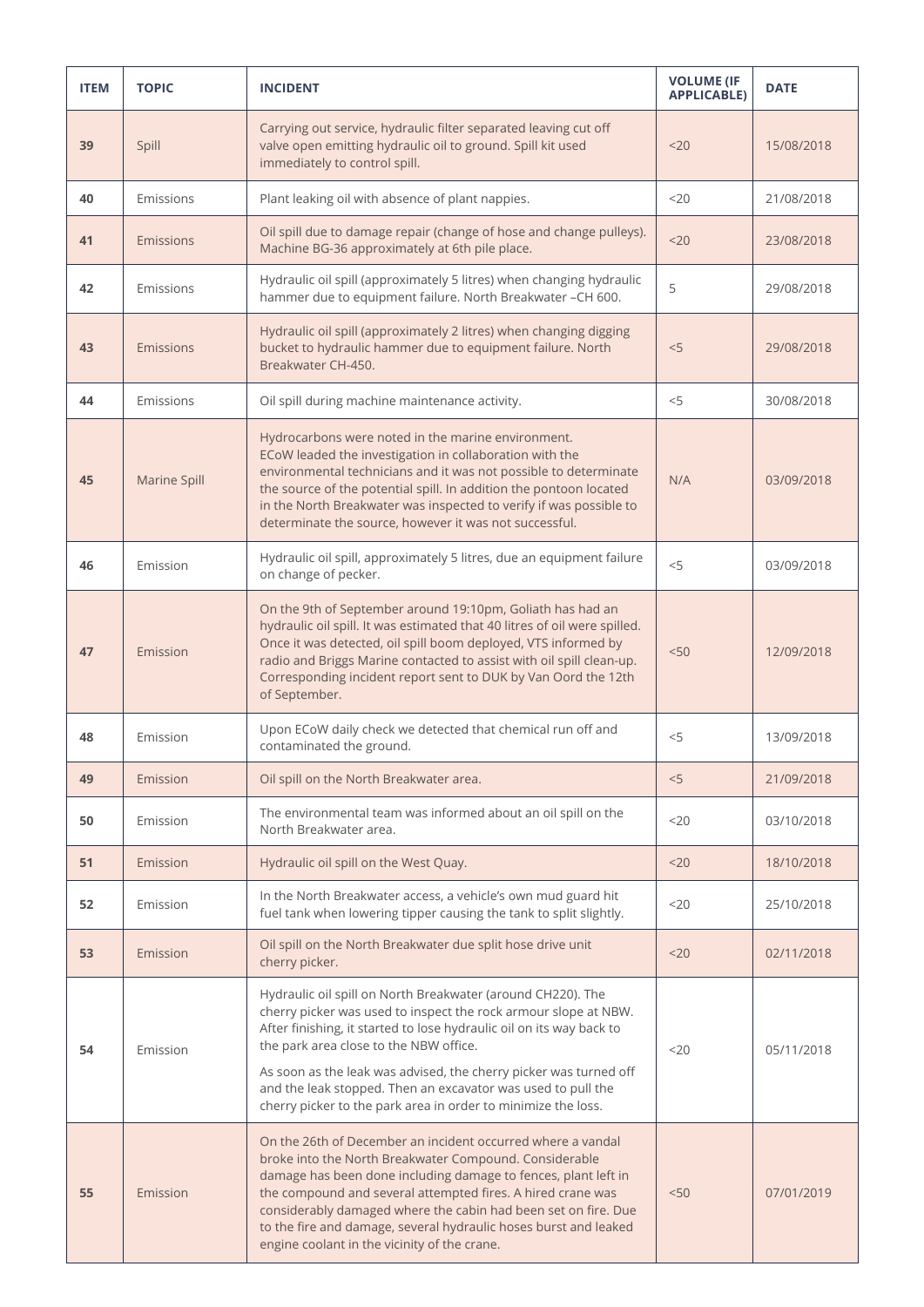| <b>ITEM</b> | <b>TOPIC</b>            | <b>INCIDENT</b>                                                                                                                                                                                                                                                                                                                                                                                                   | <b>VOLUME (IF</b><br><b>APPLICABLE)</b> | <b>DATE</b> |
|-------------|-------------------------|-------------------------------------------------------------------------------------------------------------------------------------------------------------------------------------------------------------------------------------------------------------------------------------------------------------------------------------------------------------------------------------------------------------------|-----------------------------------------|-------------|
| 56          | Emission                | On the 16th of January, whilst conducting a site inspection in<br>the southern compound, an oil spill was detected at the South<br>Breakwater access road. After an investigation the source was<br>identified to be from the road sweeper pit used for road brush<br>cleaner sweepings.                                                                                                                          | < 5                                     | 16/01/2019  |
| 57          | Emission                | A hydraulic hose that had been newly replaced split resulting in<br>an oil spill.                                                                                                                                                                                                                                                                                                                                 | < 5                                     | 23/03/2019  |
| 58          | Emission                | AHB noted a spill of concrete curing agent has occurred at the<br>South breakwater.                                                                                                                                                                                                                                                                                                                               | $\mathbf{1}$                            | 03/04/2019  |
| 59          | Emission                | ARUP reported a spill of hydraulic fluid due to a faulty plant hose<br>at the West Quay piling platform.                                                                                                                                                                                                                                                                                                          | < 5                                     | 27/04/2019  |
| 60          | Emission                | At roughly 17:15 a hydraulic oil spill at the North Quay was<br>reported to the ECoW.                                                                                                                                                                                                                                                                                                                             | < 5                                     | 16/05/2019  |
| 61          | Emission                | At the start of the shift this morning an operative with the<br>subcontractor Ashleigh was rewinding a diesel pump hose up and<br>accidentally hit the trigger and the remains of the hose ran out. The<br>pump was not on and the manual stop valve was shut. There was<br>approximately 5-10 litres of diesel spilled. The spill was immediately<br>reported and cleaned up by operatives with absorbant pads.  | $20$                                    | 20/05/2019  |
| 62          | Emission                | A faulty hydraulic hose lead to a spill taking place at the West Quay<br>piling platform.                                                                                                                                                                                                                                                                                                                         | $20$                                    | 28/05/2019  |
| 63          | Emission                | While walking through the car park at the central compound the<br>environmental administrator noticed a small fuel spill. Rain had<br>been falling for most of the morning and so some of the fuel had<br>been washed into the car park drainage. The source of the spill is<br>unknown though it is estimated that roughly 2 litres of fuel was<br>originally leaked from a vehicle that was nearby at the time. | $<$ 5                                   | 06/06/2019  |
| 64          | Emission                | A minor spill occurred at the north compound due to a faulty<br>hose on a wheeled excavator.                                                                                                                                                                                                                                                                                                                      | < 5                                     | 12/06/2019  |
| 65          | Emission                | A plant hose failed and approximately half a litre of hydraulic<br>fluid went to ground.                                                                                                                                                                                                                                                                                                                          | $<$ 5                                   | 14/06/2019  |
| 66          | Emission                | A 120t machine at the end of the breakwater had a small leak<br>showing on the stones below it.                                                                                                                                                                                                                                                                                                                   | < 5                                     | 14/06/2019  |
| 67          | Marine Spill            | Colcrete-von essen reported a spill of hydraulic fluid to the marine<br>environment, this was caused by a leak on the cat excavator.                                                                                                                                                                                                                                                                              | <20                                     | 03/07/2019  |
| 68          | Stockpile<br>Management | It was reported by AHB that contaminated material placed on<br>the upper slope of the beach within the B1 Revetment Area and<br>adjacent to the UFI outfall was being washed into the marine<br>environment during high tides.                                                                                                                                                                                    | N/A                                     | 18/07/2019  |
| 69          | Marine Spill            | At 13:30 a spill of approximately 35 litres of hydraulic fluid<br>(Shell Tellus T68) occurred at the Van Oord vessel Goliath. This<br>was caused by a fault with the hydraulic coupling of the rear spud<br>winch. Report issued to Marine Scotland.                                                                                                                                                              | < 50                                    | 20/07/2019  |
| 70          | Emission                | At roughly 09:00 it was reported that grab with a broken hose<br>connection was leaking oil onto the temporary quay.                                                                                                                                                                                                                                                                                              | < 5                                     | 22/07/2019  |
| 71          | Emission                | On 18/07/2019 roughly 0.5 litres of hydraulic fluid was spilled at<br>the West Quay due to a split plant hose.                                                                                                                                                                                                                                                                                                    | $<$ 5                                   | 22/07/2019  |
| 72          | Emission                | The ECoW noted a diesel spill in the CvE compound. CvE report<br>that filling up a vehicle, an excessive amount of fuel was put in<br>resulting in an overflow.                                                                                                                                                                                                                                                   | 20                                      | 26/07/2019  |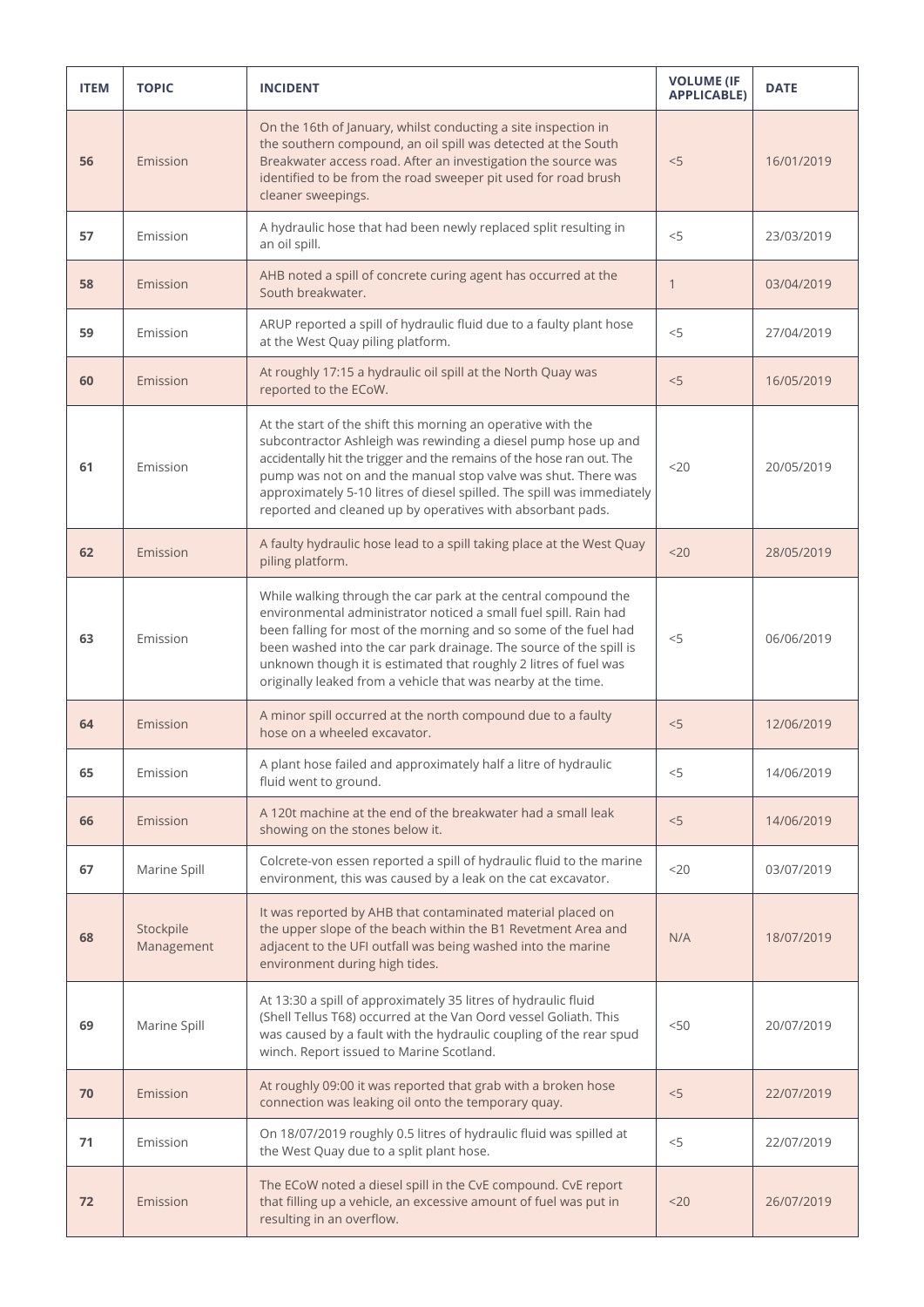| <b>ITEM</b> | <b>TOPIC</b>            | <b>INCIDENT</b>                                                                                                                                                                                                                                                                                                                                                                                                                   | <b>VOLUME (IF</b><br><b>APPLICABLE)</b> | <b>DATE</b> |
|-------------|-------------------------|-----------------------------------------------------------------------------------------------------------------------------------------------------------------------------------------------------------------------------------------------------------------------------------------------------------------------------------------------------------------------------------------------------------------------------------|-----------------------------------------|-------------|
| 73          | Emission                | The environmental technician reported a spill of roughly 1/8 litre<br>of hydraulic oil at the North Quay. This was caused by a split<br>hydraulic hose.                                                                                                                                                                                                                                                                           | <1                                      | 01/08/2019  |
| 74          | Marine Spill            | At approximately 10:55 the Van Oord vessel Razende Bol spilled<br>approximately 15 litres of hydraulic fluid to the marine<br>environment. Caused by a split plant hose.                                                                                                                                                                                                                                                          | $<$ 20                                  | 04/08/2019  |
| 75          | Emission                | At approximately 18:15 approximately 4 litres of engine oil was<br>spilled at the South Breakwater by a CvE van.                                                                                                                                                                                                                                                                                                                  | < 5                                     | 02/08/2019  |
| 76          | Emission                | At approximately 09:20 1/2 a litre of hydraulic fluid was spilled<br>at the West Quay due to a burst plant hose.                                                                                                                                                                                                                                                                                                                  | <1                                      | 06/08/2019  |
| 77          | Emission                | At approximately 11:30am the HS895 crane developed a leak<br>on one of the hoses below the frame. 5 litres of oil was spilled<br>and contained.                                                                                                                                                                                                                                                                                   | < 5                                     | 06/08/2019  |
| 78          | Emission                | Damage to the sump of a Flannery van caused approximately<br>10 litres of oil to leak at the South Breakwater.                                                                                                                                                                                                                                                                                                                    | 20                                      | 10/08/2019  |
| 79          | Emission                | At approximately Midday on the 12/08/19 there was an incident<br>regarding the Cat 385 triple boom.<br>Once of the main hoses from the hydraulic tank to the pump split<br>leaking to ground. During the removal of the rock armour the<br>machine operator lost power to the machine, immediately<br>switched the excavator off, did an inspection to find hydraulic oil<br>coming out from the engine bay at an increased rate. | 200-500                                 | 12/08/2019  |
| 80          | Emission                | Late during the shift a hydrocarbon sheen was observed in the<br>marine environment.                                                                                                                                                                                                                                                                                                                                              | 20                                      | 13/08/2019  |
| 81          | Emission                | An excavator drove over a stone on the North breakwater haul<br>road causing it to be launched upwards and strike the underside,<br>this caused damage to one of the fuel pipes and approximately<br>3 litres of diesel was spilled to ground.                                                                                                                                                                                    | < 5                                     | 15/08/2019  |
| 82          | Emission                | Roughly 1/2 a litre of hydraulic oil was spilled at the West Quay<br>due to a burst hydraulic hose on a piece of plant.                                                                                                                                                                                                                                                                                                           | <1                                      | 19/08/2019  |
| 83          | Emission                | Roughly 1/2 a litre of hydraulic oil was spilled at the central<br>compound behind the site offices. Hydraulic hose burst on an<br>excavator while it was changing buckets.                                                                                                                                                                                                                                                       | <1                                      | 19/08/2019  |
| 84          | Marine Spill            | The breaker operator at the South breakwater noticed the<br>machine was leaking hydraulic oil. Roughly 1litre went to ground.                                                                                                                                                                                                                                                                                                     | <1                                      | 13/08/2019  |
| 85          | Stockpile<br>Management | The breaker operator at the South breakwater noticed the<br>machine was leaking hydraulic oil. Roughly 0.5 litre went to ground.                                                                                                                                                                                                                                                                                                  | <1                                      | 20/08/2019  |
| 86          | Marine Spill            | At 10:30 roughly 0.5 litre of hydraulic oil was spilled at the South<br>compound. This was caused by a split hydraulic pipe on an piece<br>of plant.                                                                                                                                                                                                                                                                              | <1                                      | 21/08/2019  |
| 87          | Emission                | At 11:30 a van drove over a rock near the south compound<br>which caused damage to the sump and resulted in a small leak of<br>engine oil.                                                                                                                                                                                                                                                                                        | $\mathbf{1}$                            | 21/08/2019  |
| 88          | Emission                | At 14:20 a hydraulic hose burst on an excavator that was working<br>at the North Quay.                                                                                                                                                                                                                                                                                                                                            | <1                                      | 21/08/2019  |
| 89          | Emission                | At roughly 12:30 on the haul road by the central compound<br>offices a hydraulic hose burst on a tractor while it was pulling a<br>load spilling hydraulic fluid to ground.                                                                                                                                                                                                                                                       | <1                                      | 23/08/2019  |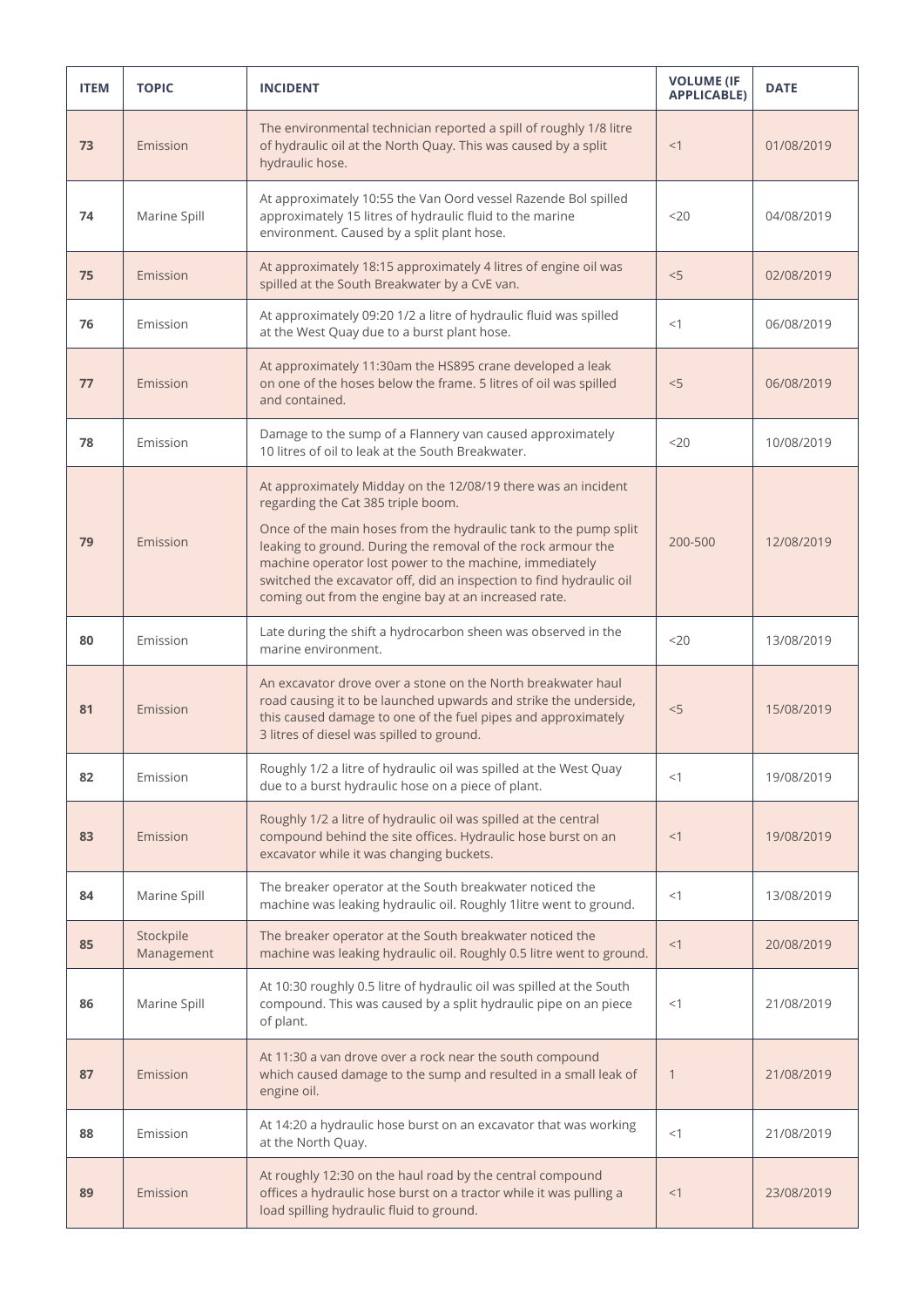| <b>ITEM</b> | <b>TOPIC</b> | <b>INCIDENT</b>                                                                                                                                                                                                                                                                                                                  | <b>VOLUME (IF</b><br><b>APPLICABLE)</b> | <b>DATE</b> |
|-------------|--------------|----------------------------------------------------------------------------------------------------------------------------------------------------------------------------------------------------------------------------------------------------------------------------------------------------------------------------------|-----------------------------------------|-------------|
| 90          | Emission     | At roughly 15:20 a small amount of hydraulic oil was spilled at the<br>South compound due to a burst pipe on a tractor.                                                                                                                                                                                                          | < 5                                     | 27/08/2019  |
| 91          | Emission     | At roughly 13:20 a small amount of hydraulic fluid was spilled at<br>the South compound due to a hydraulic pipe bursting while a JCB<br>was carrying out lifting operations.                                                                                                                                                     | <1                                      | 03/09/2019  |
| 92          | Emission     | The ECoW received a call at 15:21 reporting that there had been a<br>major oil leak from the MSV at the South compound. The report<br>from CVE stated around 300 litres had been spilled.                                                                                                                                        | 300                                     | 04/09/2019  |
| 93          | Emission     | While towing accropodes a hydraulic hose burst on a lorry causing<br>a spill of roughly 4 litres of hydraulic fluid.                                                                                                                                                                                                             | < 5                                     | 10/09/2019  |
| 94          | Emission     | A Flannery machine had a leaking filter which resulted in a<br>minor spill.                                                                                                                                                                                                                                                      | < 5                                     | 16/09/2019  |
| 95          | Emission     | A small amount of diesel leaked from a piece of plant on<br>St Fittick's Road.                                                                                                                                                                                                                                                   | <1                                      | 16/09/2019  |
| 96          | Emission     | A hose burst on a machine and it was cleaned up immediately.                                                                                                                                                                                                                                                                     | < 5                                     | 13/09/2019  |
| 97          | Emission     | At 11.40am on 17/9/19 the CAT 385 developed a leak at the dipper<br>arm Ram.<br>During the initial spotting and stopping of the machine<br>approximately 5 litres of oil sprayed on the ground and the rocks.                                                                                                                    | $<$ 5                                   | 17/09/2019  |
| 98          | Emission     | During rockbreaking the operator of the machine noticed a leak.<br>During replacement of the hydraulic hose some oil was spilled<br>to ground.                                                                                                                                                                                   | < 5                                     | 18/09/2019  |
| 99          | Emission     | A minor diesel spill occurred at the West Quay due to a burst<br>plant pipe.                                                                                                                                                                                                                                                     | <1                                      | 20/09/2019  |
| 100         | Emission     | Burst hydraulic hose on a machine at the North breakwater<br>resulted in a minor spill.                                                                                                                                                                                                                                          | < 5                                     | 20/09/2019  |
| 101         | Emission     | A minor diesel spill was noted behind the central compound<br>offices, cause unknown.                                                                                                                                                                                                                                            | <1                                      | 22/09/2019  |
| 102         | Emission     | The bucket on a 360 excavator broke resulting in a spill.                                                                                                                                                                                                                                                                        | < 5                                     | 22/09/2019  |
| 103         | Emission     | A hydraulic pipe burst on a lorry resulting in a spill of<br>hydraulic fluid.                                                                                                                                                                                                                                                    | $<$ 5                                   | 23/09/2019  |
| 104         | Emission     | A hydraulic pipe burst on a 360 Miller machine causing a spill of<br>hydraulic oil.                                                                                                                                                                                                                                              | < 5                                     | 23/09/2019  |
| 105         | Emission     | Burst hydraulic hose on a machine working at the North Quay,<br>hydraulic oil was leaked into some water around a pile.                                                                                                                                                                                                          | $<$ 5                                   | 14/10/2019  |
| 106         | Emission     | Hydraulic oil was spilled onto the deck of the CvE vessel Seebergen<br>when a fault with a hose on the ripper resulted in a spill. No oil<br>entered the marine environment.                                                                                                                                                     | 200                                     | 20/10/2019  |
| 107         | Emission     | Minor oil spill near the cabins at the South Breakwater. Estimated<br>there is maybe 0.5 litre of oil on the ground. No obvious source for<br>the oil was identified so it likely came from a vehicle that was<br>idling in the area. DUK environmental technicians were contacted<br>to clean it up.                            | <1                                      | 01/11/2019  |
| 108         | Emission     | Minor oil spill in the vicinity of the entrance to the main<br>compound, in the area of the St. Fitticks road diversion works.<br>Estimated there is maybe 0.25 litre of oil on the ground. Likely<br>source might be one of the generators located in the area. DUK<br>environmental technicians were contacted to clean it up. | <1                                      | 04/11/2019  |